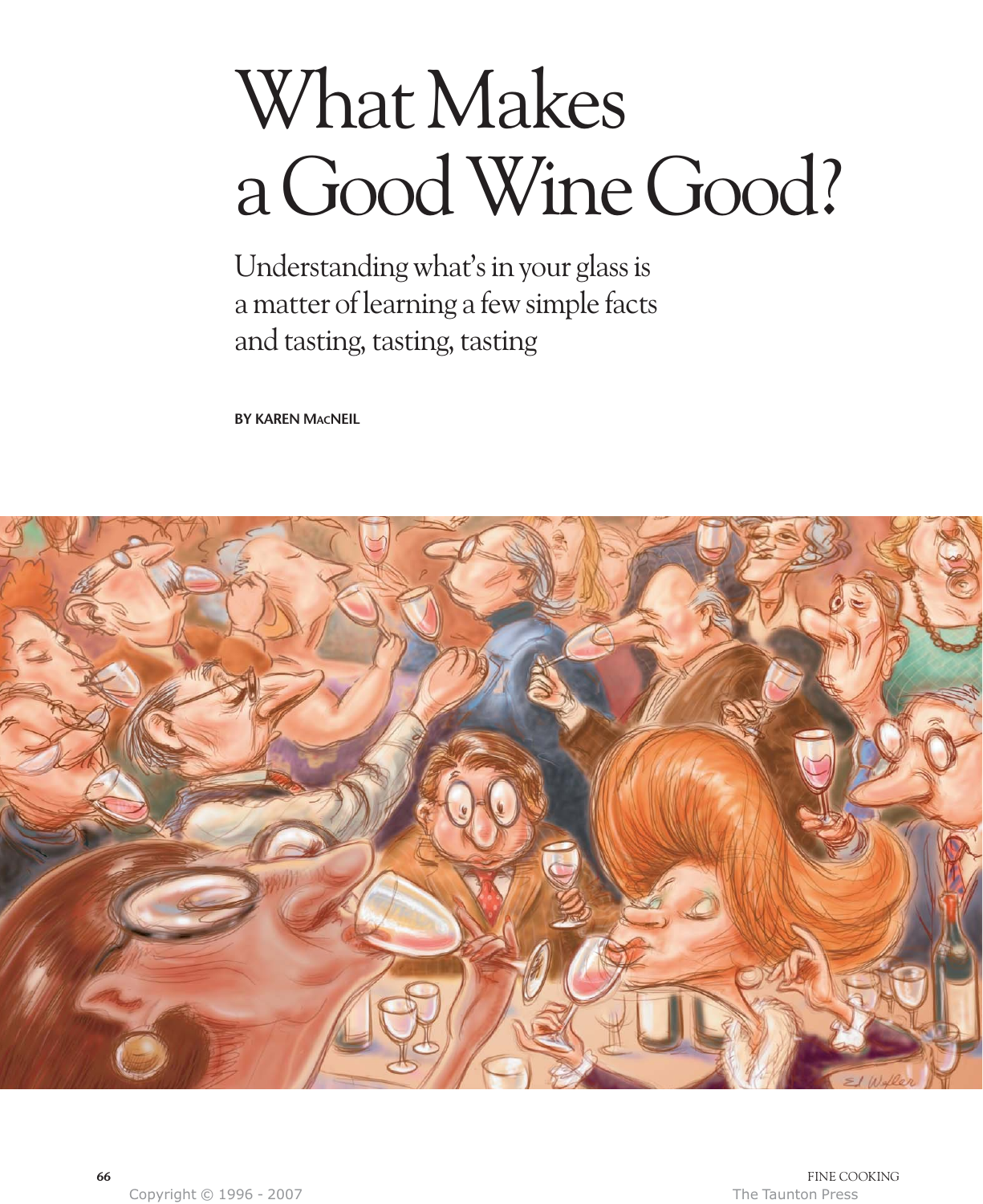used to think: Why couldn't wine be more like cocktails? Cocktails had a way of making **J** used to think: Why couldn't wine be cocktails? Cocktails had a way of maki pleasure effortless. No one worried about the different styles of Bloody Marys before ordering one with brunch. Wine, by comparison, seemed far more cerebral. It had etiquette. It had rules.

It had the ability to make me bite my fingernails.

How was I supposed to know if the wine in my glass was truly "good" or just something *I* liked? What were people talking about when they said a wine was "complex"? Were vintage charts really meaningful, even though wine experts seemed to disagree about vintages all the time? And if someone gave me bottle of wine as a gift, should I save it and age it, or just drink it?

As I began to learn more about wine, I realized that answering the questions that used to make me worried is actually part of what makes wine drinking intriguing. One of the pleasures of wine is that it engages the mind and challenges us to learn. The first step is to understand a few basic facts and terms; then the most important part of a wine lover's education—drinking—can begin in earnest.

### **IS WINE GOOD JUST BECAUSE YOU LIKE IT?**

One of the most insidious myths in American wine culture is that a wine is good if you like it. Liking a wine has nothing to do with whether it's good.

I'm not suggesting that your enjoyment of a wine doesn't matter. Wine is meant for pleasure, and what you like is important. Nonetheless, getting to the point where you're knowledgeable enough to have both a subjective and an objective opinion of a wine is one of the most important stages in developing your understanding of wine. Let's use the example of sea urchin.

Sea urchin is very good indeed. It's creamy, briny, flavorful, refreshing, and intriguing: nevertheless, you may not like it.

Almost anyone is capable of a subjective opinion. Having a valid objective opinion, however, requires experience with a particular wine. The only way to

acquire this experience is to expand your sphere of tasting beyond the wines you already know you like. Only by drinking wines that are unfamiliar to you and tasting them in a focused way can you increase what you know about wine. *The best way to learn nothing about wine is to only drink the wines you like*.

#### **WHAT MAKES WINE GREAT?**

Or another more helpful question: what should one look for in a wine?

"varietal character." Distinct varietal character is a good thing: the more Granny Smith-ish the Granny Smith apple is, the more it can be savored and appreciated. Not all varietal character has mass appeal, however. For example, some wine drinkers find the greenolive/wet-straw/fig varietal char-Learning about wine

implies drinking it,

which, after all, is not

the worst fate.

acter of some Sauvignon Blancs nasty stuff. They call it "tomcat." As it turns out, tomcat and other unflattering descriptions are used fondly by wine drinkers (including this one) who *do* like Sauvignon Blanc. There's an obvious analo-

gy here with cheese. Is blue cheese awful just because some people can't bear smelly cheese? Should every cheese be like Cheddar just because Cheddar has widespread appeal?

No one expects a Granny Smith apple to taste like a Red Delicious. Similarly, one shouldn't look for Chardonnay-like characteristics in a Sauvignon Blanc or Zinfandel-like qualities in a Pinot Noir. Each grape varietal presents itself in its unique way. This is called

In addition to varietal character, a wine taster looks for four other qualities: integration, expressiveness, complexity, and connectedness.

**Integration** is a state whereby the components in the wine (acids, tannins, alcohol, etc.) are so impeccably interwoven that no single characteristic or

*A truly good wine can taste just plain bad to some people. Wines made from Sauvignon Blanc, for example, can have a character that some wine drinkers liken to the scent of a tomcat.*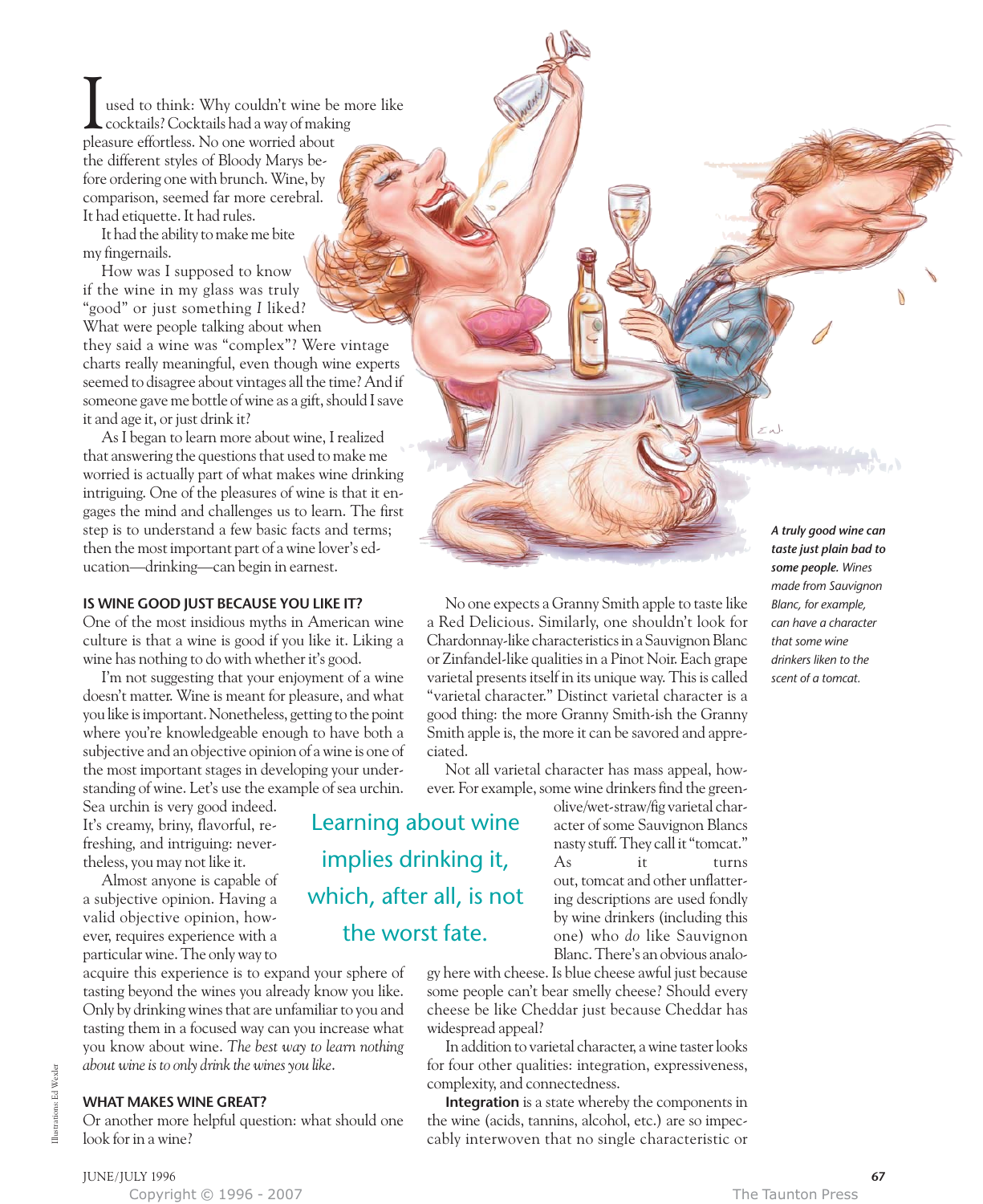component stands out. (Some people call this "balance," but though balance implies a good tension of opposites, it doesn't necessarily imply harmony.) Wine that isn't integrated is far easier to describe than wine that is. The first is like a diamond in the mouth. You can taste and talk about the "points" of acidity or oak or tannin, etc. By comparison, an integrated wine presents itself like a marble in the mouth: so round, so harmonious that you can't easily "grab" any single component, sensorially or intellectually.

**Expressiveness** is the quality a wine possesses when its aromas and flavors are potent, definite, and clearly projected. While some wines seem feeble, muddled, and diffused, others beam out their character with almost unreal clarity and focus.

**Complexity** is not a thing but a phenomenon. It's the force that psychologically pulls you into a wine and compels you to keep returning for another smell and taste because you can never quite resolve your thoughts. Like an integrated wine, a complex wine almost defies you to describe it. Yet just as the pain of a well-exercised, sore muscle feels good, the frustratingly indefinable nature of a complex wine heightens its gratification.

**Connectedness** is the sense you derive from a wine's aroma and flavor that it couldn't have come from just anywhere, but rather that the wine is the embodiment of a single piece of earth. This bond between a wine and the plot of land it was born in is what gives a wine true personality. Wine without a sense of the ground from which it came may be of good quality but, like a Ramada Inn in Barcelona, there's a limit to how deep one's aesthetic appreciation of it can be.

A wine that combines all four qualities—integration, expressiveness, complexity, and connectedness—is extremely special.

#### **DO VINTAGES REALLY MATTER?**

The first tip-off that there's something fishy in the vintage department is this: for all the years gushingly deemed by the wine press to be a "vintage of the century," more than half are later pronounced not quite as good as originally thought.

Well, of course! Wine changes. It can never be pinned down and categorized just once. No matter what a wine tastes like now, it most certainly will taste different two years from now. What's the point of memorizing the details when the details change? But even this reasoning doesn't get to the heart of the matter, which is that vintages are neither wholly good nor wholly bad. They're just different.

For example, a year without huge amounts of sun may produce wines that are delicate and light. Is there anything wrong with those qualities? Very hot, sunny years produce the opposite—wines that are thick, big, and jammy. Are these qualities good or bad? I know at least as many people who dislike big, thick wines ("too overwrought," they say) as I do people who dislike light, delicate wines ("too insubstantial," they say). And vice versa.

I'm not saying vintages are meaningless. They're not. Knowing the details of a vintage can help you



*Learning about wine is not a purely in-*

*Don't give in to vintage-chart tyranny. While weather can be a clue to what a wine will taste like, it can't indicate whether the wine is good or bad.*